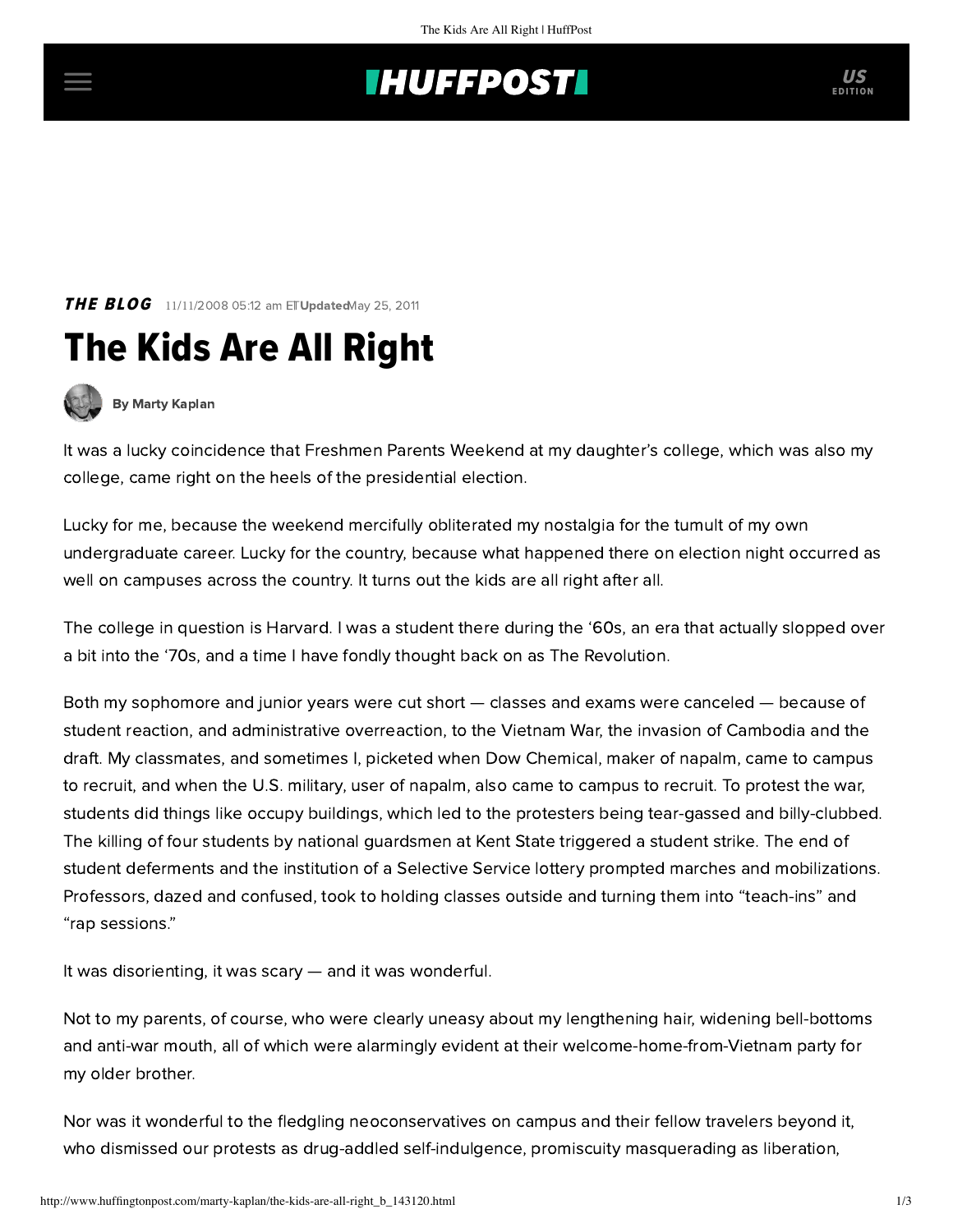#### The Kids Are All Right | HuffPost

privileged kids play-acting as proletarians and the consequence of too many permissive parents paying too much heed to Dr. Spock.

Nor was it wonderful to the college's administrators. A few years after we graduated, the Harvard president with whom we had crossed swords, divinity scholar Nathan Pusey, told a Harvard professor that my cohort, the class of '71, had surely been Harvard's "worst class ever." Worst class ever! What a tribute! When this lament appeared in an article in the Harvard alumni magazine, it so tickled my classmates that from then on the hats and T-shirts at our college reunions have been proudly emblazoned with the acronym WCE.

Since then, and until last week, I had regarded those years as the high-water mark of political engagement by American youth — not just among my classmates, but across the country. The presidential election of 1972, which for the first time included 18-year-olds, saw the highest-ever participation by young voters. The peace movement may not have ended the war, but it marked the beginning of the end. Human relations may not have been forever transformed by our self-conscious consciousness-raising, but it is arguable that without it, neither feminism nor gay rights would have burst onto the American scene with the power that they did.

The downward trajectory of youth political engagement since then has been dispiriting. As the percentage of young people turning out to vote has declined, the mitigating straw I have always grasped at has been the concurrent increase in youth voluntarism — the proliferation of service-oriented local activism that came to be called the "thousand points of light." But the rise of voluntarism among Gen X, Gen Y and the Millennials, however beneficial to its clients and fulfilling to its practitioners, has always seemed — to me, anyway — an unfortunate step away from the public square, from civic engagement, from actual politics.

## Last week, that changed.

Don't get me wrong: The kids at Harvard still mentor fifth-grade girls in South Boston who need role models to become strong women. They still tutor immigrants preparing for their citizenship examination. They still work the counter at AIDS thrift shops. (I didn't pick those examples at random; it's some of what I learned my daughter has been up to in her first eight weeks at college.)

But these kids also do politics. During this past presidential election, they worked phone banks and walked precincts and raised money. They volunteered in campaign field offices and lobbied their bubbies to support their candidate. And they voted. Eighteen- to 29-year olds turned out in record-breaking numbers on Nov. 4 — up to 24 million of them in one estimate, a nearly 25 percent increase over 2004. Their demographic was crucial in electing Obama. And when the networks announced his win, the lawns of Harvard Yard and the streets of Cambridge spontaneously filled with thousands of whooping and cheering young citizens.

It didn't happen just at Harvard; as I learned anecdotally, eruptions of student excitement occurred on campuses from coast to coast. And not just on campuses: As I drove across Los Angeles on election night, I saw clusters of teens and kids in their 20s celebrating on random street corners, high-fiving drivers at red